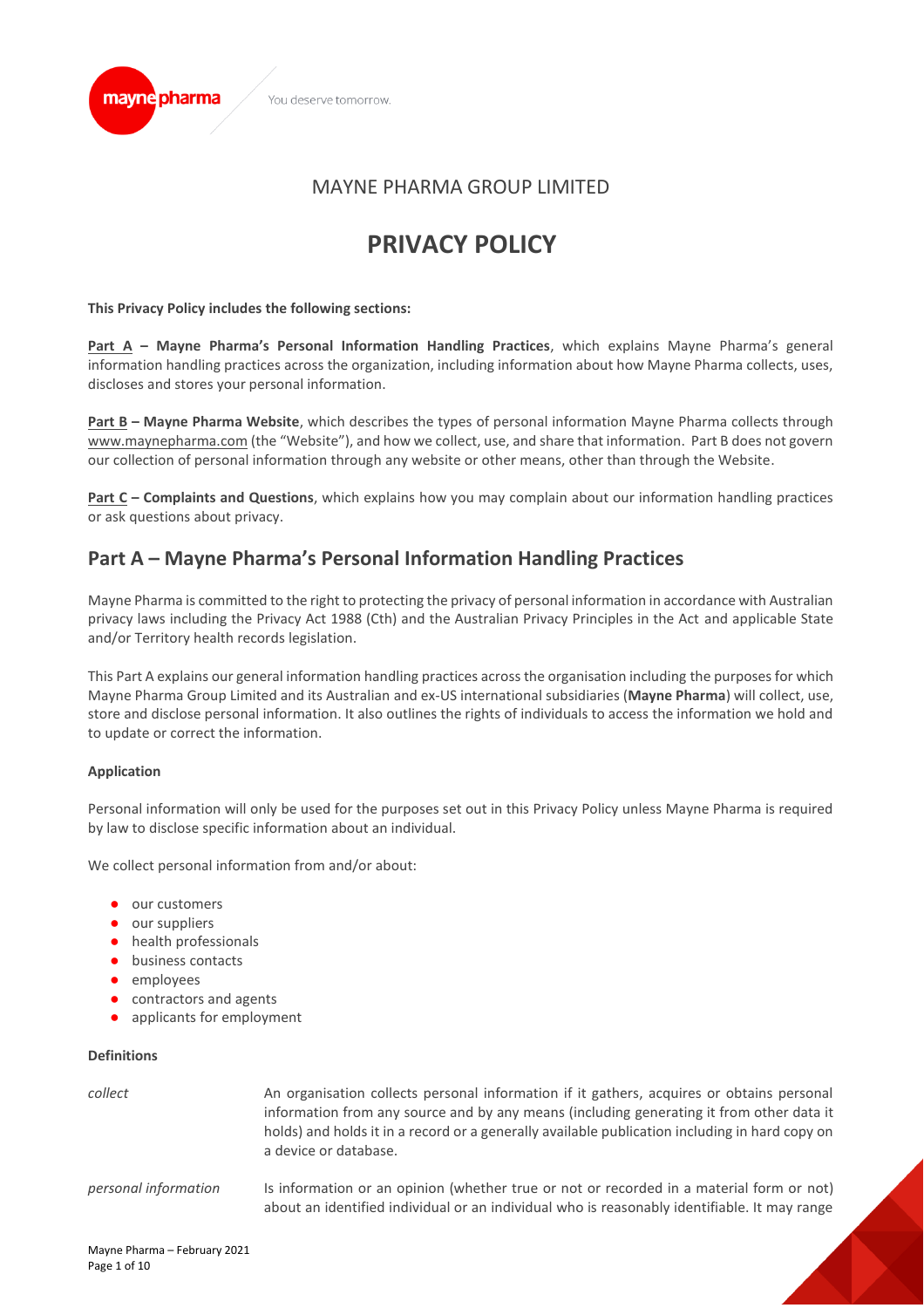

from the sensitive (for example, medical history or health information) to the everyday (for example, address and phone number). It includes the opinions of others about an individual's work performance (whether true or not), work experience and qualifications, aptitude test results and other information obtained by Mayne Pharma in connection with possible work placements or recruitment.

*sensitive information* (a) information or an opinion about an individual's: (i) racial or ethnic origin; or (ii) political opinions; or (iii) membership of a political association, religious beliefs or affiliations, or philosophical beliefs; or (vi) membership of a professional or trade association or trade union; or (viii) sexual orientation or practices; or (ix) criminal record, that is also personal information; or

> (b) health information about an individual; or (c) genetic information about an individual that is not otherwise health information; or (d) biometric information that is to be used for the purpose of automated biometric verification or biometric identification; or (e) biometric templates.

#### **Dealing with us anonymously**

Individuals may deal with us anonymously or use a pseudonym (e.g. when enquiring about our products and services generally) unless we are required or authorised by an Australian law or court/tribunal order to only deal with someone who has identified themselves or it would be impracticable for us to deal with an individual who has not identified themselves or who is using a pseudonym.

#### **Collecting Personal Information**

#### Why do we collect personal information?

Mayne Pharma will collect personal information if it is reasonably necessary for the purpose of carrying out the functions and activities of its business including to:

- develop, manufacture, import, distribute, sell and promote pharmaceutical products and services;
- direct marketing communications to customers;
- undertake research and development;
- administer and manage its business such as paying invoices and travel arrangements;
- handle customer inquiries and complaints;
- comply with regulatory requirements; and
- assess job applicants.

#### What personal information do we collect?

The personal information collected by Mayne Pharma may include an individual's:

- name
- current and previous address (postal and email)
- telephone and mobile number
- date of birth
- passport numbers and membership numbers
- health information
- career and education history
- results from personality, aptitude or psychometric testing
- comments or feedback submitted to us through our contact us webpage; and/or
- any other information they provide to us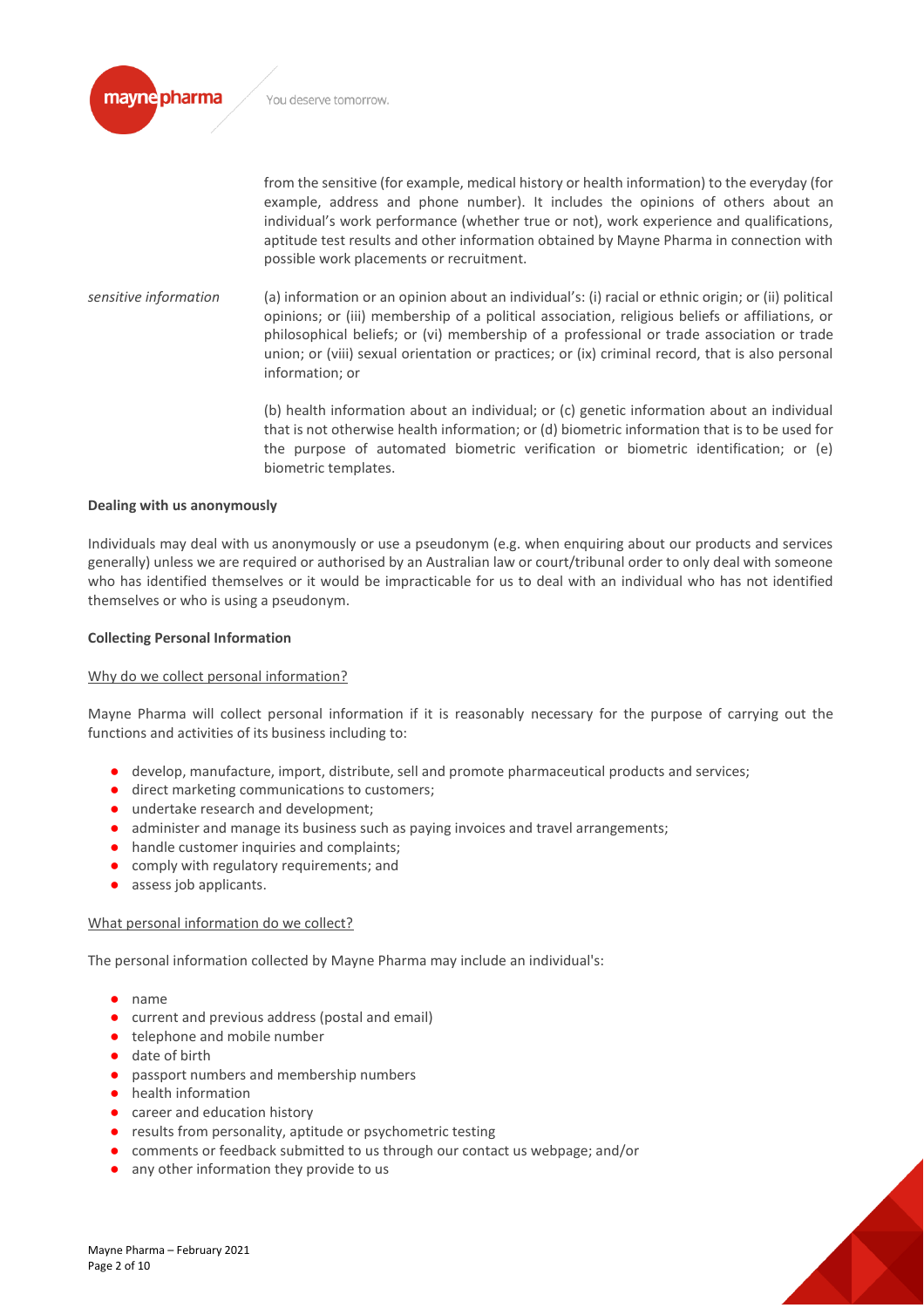

# How do we collect personal information?

#### *Direct collection*

We will, if reasonable and practicable to do so, collect personal information directly from the individual concerned. This may take place when the individual fills out documents such as an application form (physical form or on our websites) or when the individual gives us personal information in person, over the telephone or through our website.

#### *Passive collection*

We may use "cookies" to store and sometimes track information about our online customers and users. A cookie is a small piece of information stored on your computer. Cookies help us improve user experience when individuals visit and use our websites. Most browsers are set to accept cookies, however users can usually change their settings to refuse cookies or to alert that cookies are being sent.

We may use analytics tools (including from third party technologies) to collect non-personal information in the form of various usage and user metrics about online customers and users. These tools collect and analyse certain types of information, including cookies, IP addresses, device and software identifiers, referring and exit URLs, onsite behaviour and usage information, feature use metrics and statistics, usage and purchase history, and other similar information. We may permit certain third party companies to help us to tailor advertising that we think may be of interest to online customers based on their use of our websites and/or online services and to otherwise collect and use data about their use of our websites and/or online services. This allows us to make special offers and continue to market our products and services to those who have shown interest in our products and services.

# *Collection from third parties*

In certain circumstances, we will collect personal information from third parties. For example, we may need to collect personal information from:

- an individual's health service provider
- an individual's employer or former employer
- an individual providing any feedback on performance whether positive or negative
- an individual making a complaint regarding an individual in the workplace
- organisations undertaking medical, personality, aptitude or psychometric tests in which an individual participates
- information received about any investigation, litigation, registration or professional disciplinary matter, criminal matter, inquest or inquiry in which an individual is involved;
- an individual's representatives (e.g. authorised representatives or legal advisers)
- publicly available sources of information
- an organisation identified below as organisation to whom we disclose personal information (see 'Disclosing personal information')
- the use of "cookies" on our websites

#### Collecting sensitive information

Unless we have consent, we will not collect sensitive information about an individual. Consent means voluntary agreement (express or implied), that is current and specific, by an individual with the capacity to understand and communicate their consent, having been adequately informed of the matter they are agreeing to (eg. act, practice or purpose).

We may collect health information about consumers in the course of our complaints handling processes, or about consultants or contractors working at our premises.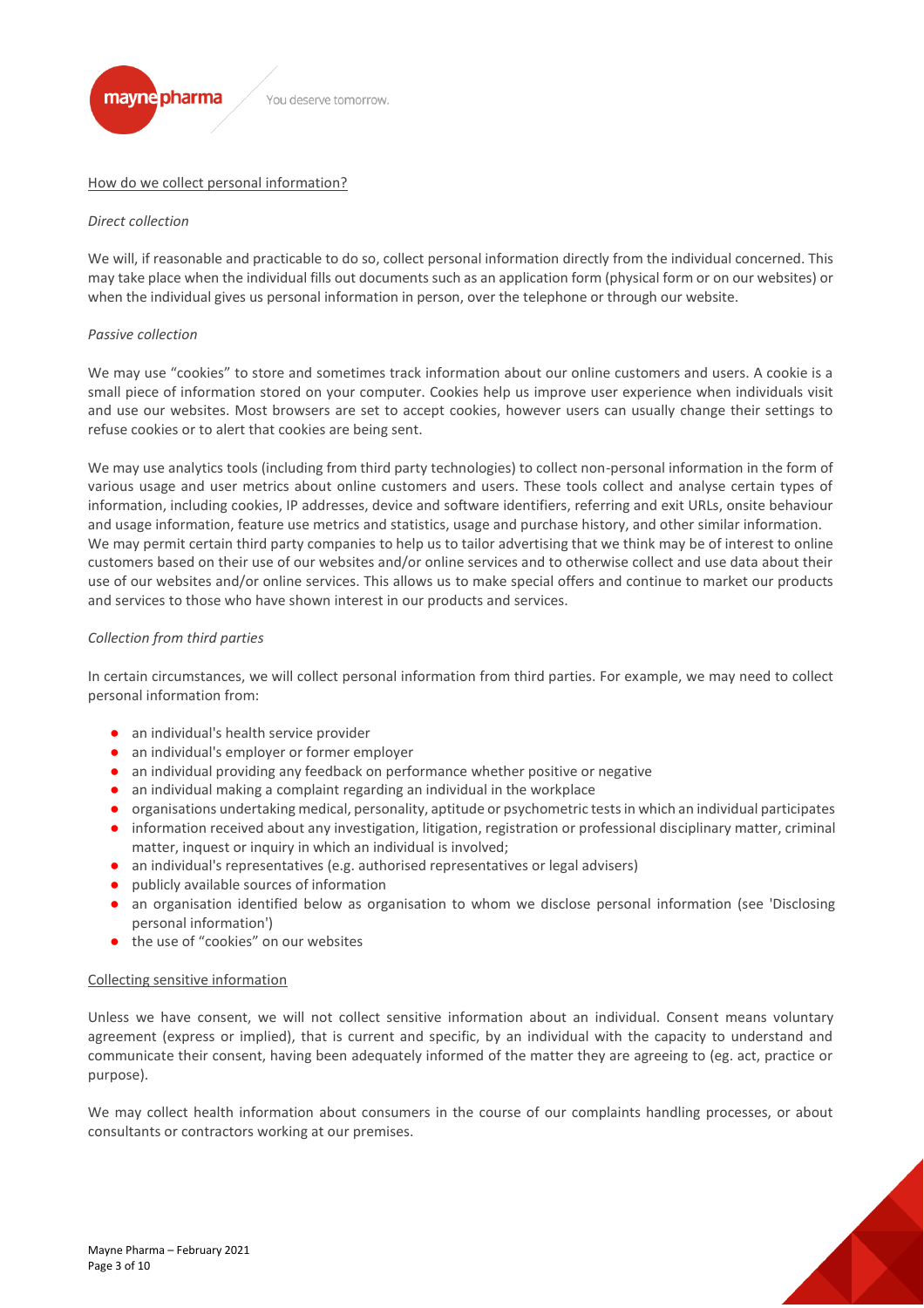

This is subject to some exceptions including if:

- the information is health information and it is necessary to provide a health service; and/or
- the collection is required or authorised by an Australian law or court/tribunal order; a permitted general situation as defined in the Privacy Act exists.

# Consequences of not providing personal information

Failing to provide Mayne Pharma with certain personal information means that, potentially, we may not be able to provide the relevant product or service to the individual concerned or not be able to adequately deal with complaints. It may also affect our ability to properly consider the suitability of a job applicant or labour hire.

#### **Disclosing personal information**

In line with modern business practices and to meet individuals' specific needs, we may disclose personal information to the organisations described below.

The relevant organisations include:

- contractors to whom we have outsourced some of our functions (eg. product complaints handling and marketing)
- our advisers (including our accountants, auditors and lawyers)
- government and regulatory authorities in Australia or overseas
- organisations if required or authorised by or under and Australian law or court/tribunal order
- organisations involved in a transfer or sale or our assets or business
- organisations involved in managing our corporate risk
- organisations involved in maintaining, reviewing and developing our business systems and websites, procedures and infrastructure including testing or upgrading our computer systems
- **organisations involved in managing, validating or administering an individual's application, employment or engagement** such as third party suppliers, assessment agencies, organisations providing education and training, professional associations and counsellors
- organisations involved in the payments system including financial institutions, merchants and payment organisations
- our related companies including those located in the USA and Europe
- an individual's representatives (e.g. their authorised personal representatives or their legal advisers)

Because we operate throughout Australia and overseas, some disclosures may occur outside the Australian state or territory in which an individual is resident including overseas. Overseas recipients to whom we may potentially disclose personal information include those located in the USA, Europe, the Middle East, Asia and New Zealand.

#### Using government identifiers

In certain circumstances we are required to collect government identifiers such as passport numbers. We do not adopt these as our own and we will only use them where it is reasonably necessary to verify the identity of an individual for the purposes of our activities and functions.

#### Marketing our products and services and opting out

We may use and disclose personal information for the purposes of informing individuals about:

- Mayne Pharma products and services that may be of interest and suit their requirements; and
- promotions or other opportunities in which they may be interested

When we send direct marketing we will tell individuals how they can stop receiving further direct marketing communications from us.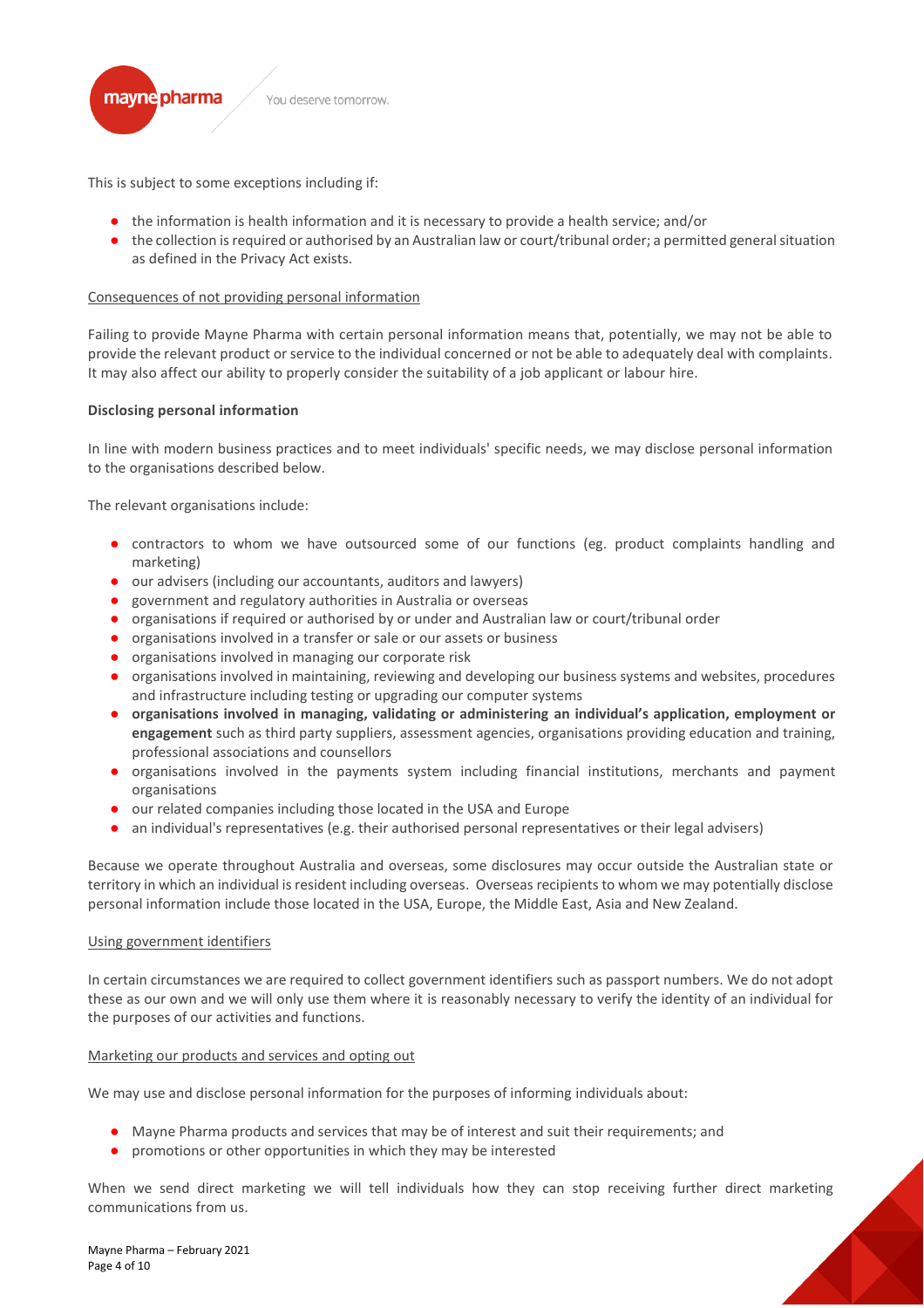

If you wish to stop receiving direct marketing communications from us by any means or at all please let us know by contacting us on the details below.

### **Storing personal information**

We store personal information in different ways, including hardcopy and electronic form. The security of personal information is important to us and we take reasonable steps to protect it from misuse, interference or loss and from unauthorised access, modification or disclosure. Some of the ways we do this include:

- requiring our staff to be trained in all relevant policies and procedures regarding their rights and responsibilities in maintaining confidentiality
- implementing document storage security policies
- imposing security measures for access to our computer systems
- providing a discrete environment for confidential discussions
- only allowing access to personal information where the individual seeking access has satisfied our identification requirements and
- ensuring there is access control into our buildings

Personal information that is no longer required for any purpose for which it may be sued or disclosed under the Australian Privacy Principles and is not otherwise contained in a Commonwealth record or is required to be retained by an Australian law or court/tribunal order, will be destroyed or permanently de-identified.

#### **Keeping personal information accurate and up to date**

We take all reasonable steps to ensure that the personal information we collect is accurate, complete and up to date and also, when we use and disclose it, that it is relevant. We also rely on the accuracy of the information provided to us. We therefore suggest that individuals:

- let us know if there are any errors in their personal information; and
- keep us up to date with changes to their personal information (e.g. their name and address).

Individuals may do this by mail or email (see our contact details below)

If we are satisfied that the personal information we hold, is inaccurate, incomplete, out of date, irrelevant or misleading or we are asked by an individual to correct their information, we will take reasonable steps to ensure it is corrected.

A request to amend or delete personal information may be refused in certain circumstances. If the request is refused, Mayne Pharma will provide written notification of this decision and our reasons and how the individual may complain, and, if requested, it will be noted with the individual's personal information that its accuracy has been disputed.

#### **Accessing personal information**

Individuals have a right to access their personal information, subject to the exceptions provided by the Privacy Act. Giving access may include allowing an individual to inspect personal information or giving a copy of it to them or showing it to them in some other form.

Individuals can contact us on the details below to seek access to their information and to obtain a form which we would usually ask them to complete to request access. We may charge a fee for collating and providing access to personal information. Where access is granted, it will be within 14 days of receipt of a request or earlier if appropriate in the circumstances. We will need the individual to verify their identity before we can give access.

If access to some or all of the information is refused, or we cannot give access in the manner requested, then we will take reasonable steps to give access in a way that meets our needs and the individual's needs which may include the use of a mutually agreed intermediary. However if we refuse access, Mayne Pharma will notify the individual in writing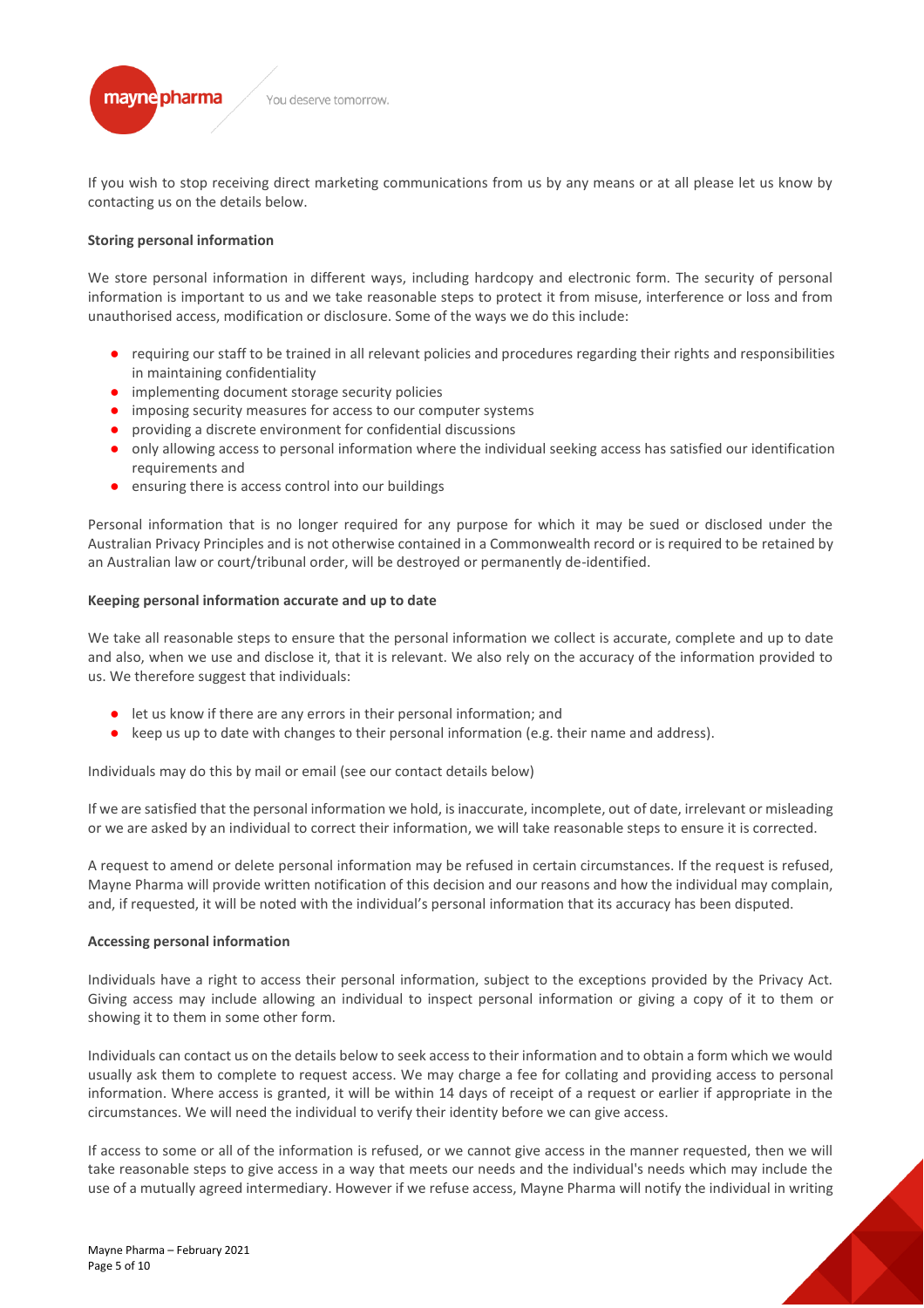

and provide the reasons for this decision and will explain how the individual can complain if they are not satisfied with the decision.

# **For European Economic Area, United Kingdom and Switzerland Residents**

If you are located in the European Economic Area, United Kingdom and Switzerland Residents (EEA), you may have certain rights regarding your personal information under the General Data Protection Regulation (GDPR) or similar legislation. If you choose to exercise any of your rights in your personal information, you may do so by contacting us as set forth below in the 'Contacting Us' section. Please reach out to your local data protection authority (DPA) if you need more information on your rights. Below is a summary of your rights under the GDPR relative to the personal information that we process:

- Right to be informed about how we process your personal information
- Right to access copies of your personal information that we processed
- Right to request rectification
- Right to erasure\* Right to restrict our processing\*
- Right to object to our processing\*
- Right to data portability\*
- Right to withdraw consent, where we have processed your personal information based on your consent\*
- Right to lodge complaints with your DPA
- \* These rights are not absolute rights and are balanced against our legitimate interests.

If our business requires us to transfer your personal information from inside the EEA outside the EEA, we will take reasonable steps to safeguard your personal information so that it remains adequately protected in accordance with this Privacy Policy and the GDPR.

# **PART B – Mayne Pharma Website**

This Part B describes the types of personal information Mayne Pharma collects throug[h www.maynepharms.com](http://www.maynepharms.com/) (the "Website"), and how we collect, use, and share that information. This Part B does not govern our collection of personal information through any website or other means, other than through the Website.

# **Personal Information We Collect through the Website**

# Information You Give Us

You do not have to give us any personal information to browse the Website. However, you may be asked to provide personal information to submit or request information from us, or to use the services offered through the Website. This may include the following information:

- Contact Information. When you fill out a "Contact Us" form or "Queries" form available on the Website, you will be asked to provide information such as your name, phone number and email address. Once you provide us with personal information about you, you are no longer anonymous to us.
- Webcasts. When you sign up to review webcasts offered through the Website, you will be asked to provide information such as your name, email address, company, city and state.
- Email Alerts. When you sign up to receive "Email Alerts", you will be asked to provide information such as your name and email address.
- Additional Information. You may provide additional information to us, including through comments and feedback, emails, or answers to surveys or questionnaires that you may submit.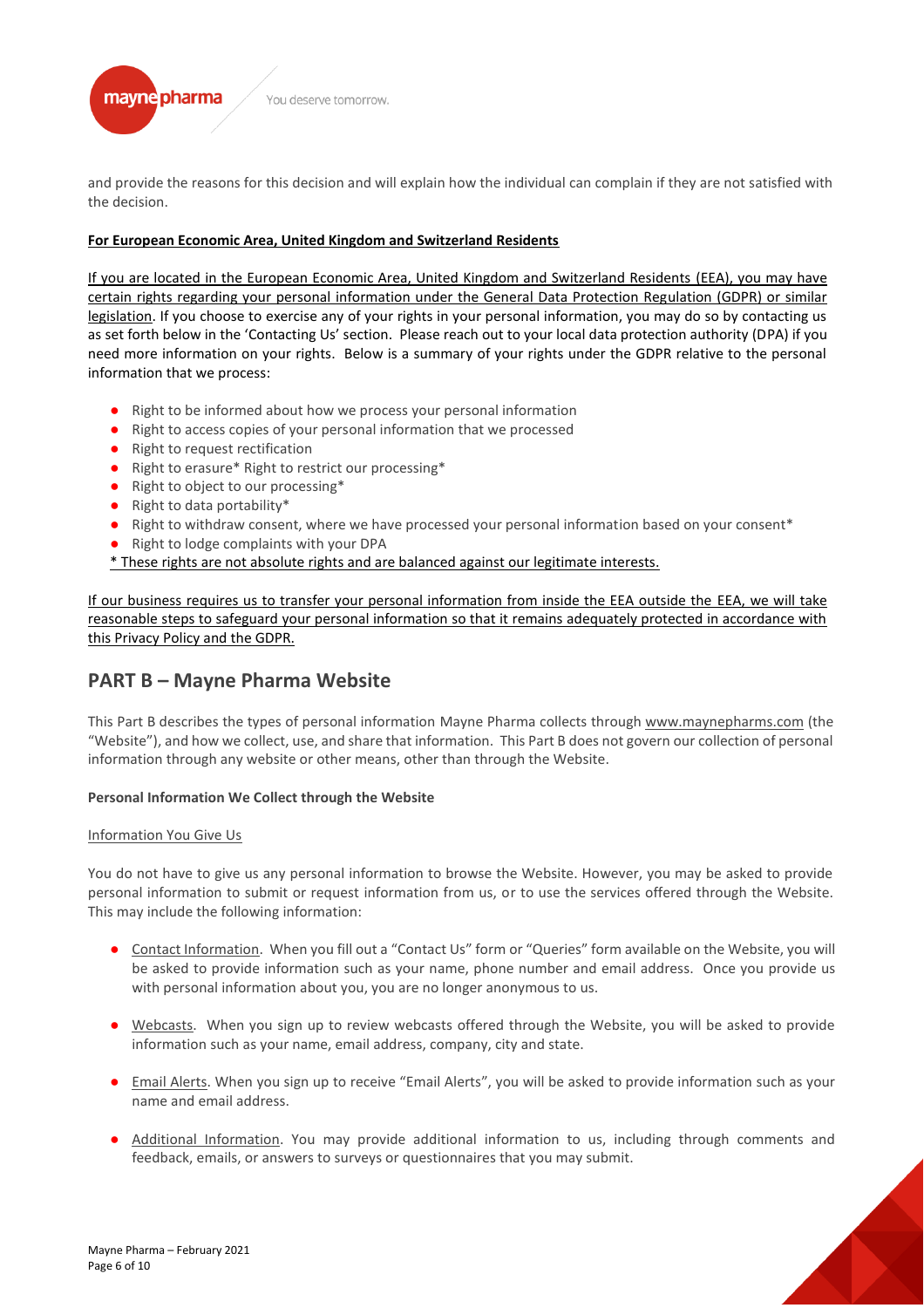

Automated Information Collection

We may collect certain information about your use of the Website through the use of tracking technologies or by other passive means. This "passively collected" information includes, but is not limited to, the domain name of the website that allowed you to navigate to the Website, search engines used, the internet protocol (IP) address used, the length of time spent on the Website, the pages you looked at on the Website, other websites you visited before and after visiting the Website, the type of internet browser you have, the frequency of your visits to the Website, and other relevant statistics, including the following:

- Log Information. When you access the Website, our servers automatically record information that your browser sends whenever you visit a website. These server logs may include information such as your web request, IP address, browser type, browser language, the date and time of your request, your computer operating system, mobile device and mobile operating system, name of your internet service provider or your mobile carrier, and one or more cookies (small text files containing a string of characters) that may uniquely identify your browser.
- Links. The Website may include links in a format that enables us to keep track of whether these links have been followed by IP addresses. We use this information to improve the quality of our products and design.
- URLs. When you visit or access the Website, we automatically receive the URL of the site from which you came and the site to which you are going when you leave the Website. Additionally, advertisers receive the URL of the page you were on when you click on an ad on the Website.
- Cookies. When you visit or access the Website, we send one or more cookies (small text files containing a string of characters) to your computer that uniquely identifies your browser. We use cookies to improve the quality of the Website by storing user preferences and tracking user trends. Most web browsers accept cookies automatically, but can be configured not to do so or to notify the user when a cookie is being sent. If you wish to disable cookies, refer to your browser help menu to learn how to disable cookies. Please note that if you disable cookies, you may not be able to use some customized features available through the Website.
- Web Beacons. Web beacons (also known as "pixel tags" or "clear GIFs") are 1x1 single-pixel graphics that allow us to count the number of users who have visited or accessed the Website and to recognize users by accessing our cookies. We may employ web beacons to facilitate Website administration and navigation, to track the actions of users of the Website, to compile aggregate statistics about Website usage and response rates, and to provide an enhanced online experience for visitors to the Website. We may also include web beacons in HTMLformatted e-mail messages that we send to determine which e-mail messages were opened.
- Aggregate Information. We may compile certain personal information and other information collected through the Website on an aggregate basis. This information may include, without limitation, the number of people who have visited the Website and other user demographics. Such aggregate information does not identify you individually.

# How We Use Personal Information

Personal information collected through the Website may be used by us and our affiliates for purposes of:

- Responding to your questions and feedback;
- Providing the services you select through this Website;
- Contacting you, whether by email, postal mail, or telephone with information about this Website, our products, or our services;
- For such purposes as you may authorize at the time you submit the information;
- Auditing, research, and analysis to maintain, protect, and improve this Website and our services;
- Ensuring the technical functions of our network;
- Improving and customizing the content and layout of the Website;
- Developing new products and services; or
- Compiling personal information and other information collected through the Website on an aggregate basis.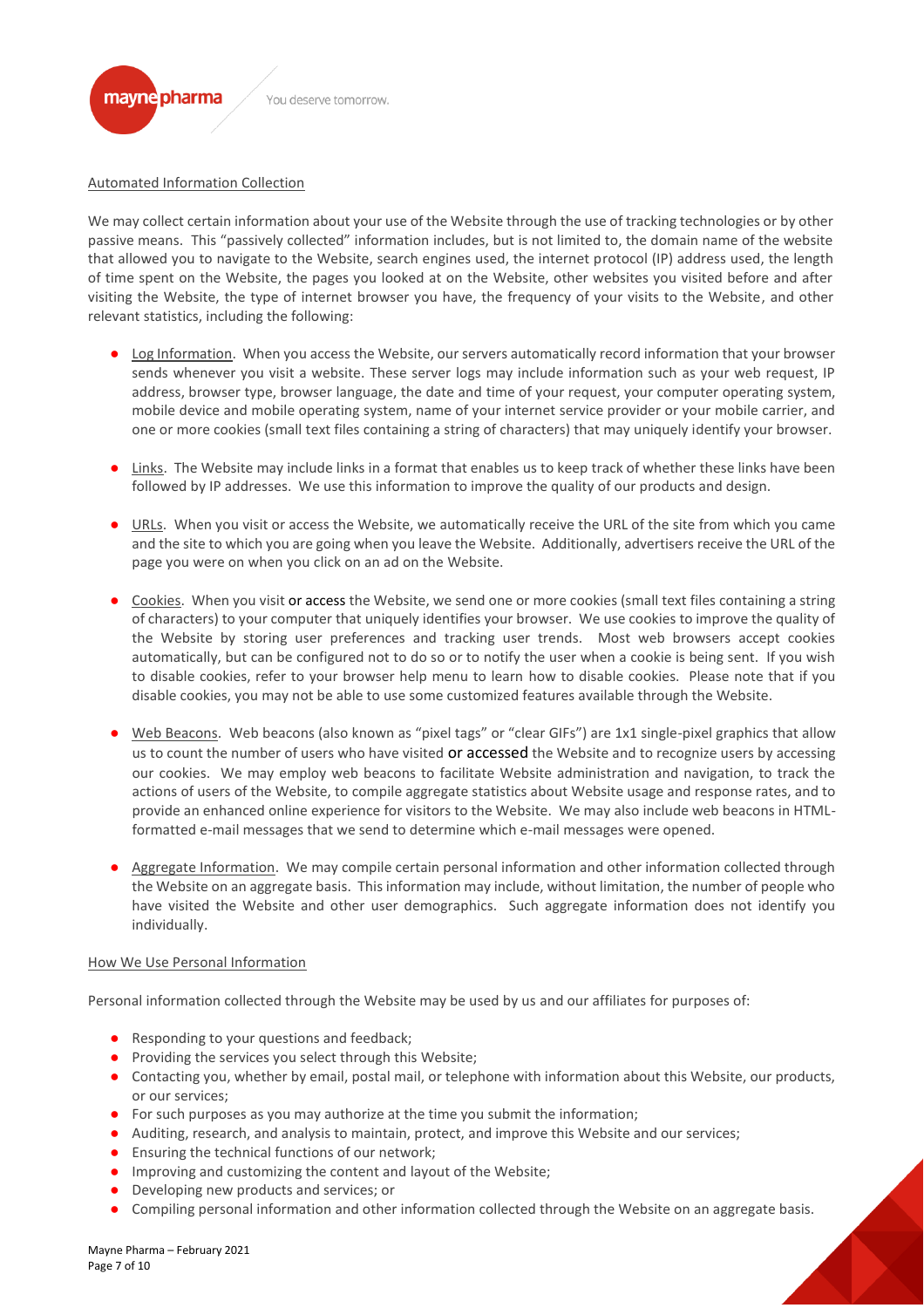

#### Personal Information We Share

We do not sell, rent, trade, or otherwise share personal information collected through the Website, except as described below:

- Consent. We may share personal information in accordance with any consent you provide.
- Subsidiaries and Affiliates. We may share personal information with our subsidiaries and affiliates for the purposes for which you provided the information or as reasonably necessary for our internal administrative and business purposes.
- Service Providers. We work with third parties that provide services on our behalf. Such services may include website and webcast hosting and website usage analytics. We may share personal information and non-personal information with these third parties for the purpose of enabling them to provide these services. We do not bear any responsibility for any actions or policies of such third parties.
- Required by Law. We may disclose personal information or any information collected through the Website if we are required to do so by law or pursuant to legal process, in response to a request from government officials or law enforcement authorities, or as necessary or appropriate in connection with an investigation of illegal activity.
- Certain Transactions. We may disclose or transfer personal information or any information collected through the Website to third parties who acquire all or a portion of our business, whether such acquisition is by way of merger, consolidation, or purchase of all or a portion of our assets, or in connection with any bankruptcy or reorganization proceeding brought by or against us.

#### **Aggregate Information**

We may compile personal information and other information collected through the Website on an aggregate basis. This information may include, without limitation, the number of users who have registered for the Website, demographic information about users of the Website, and individual purchase preferences. Such aggregate information does not identify you individually. We may use aggregate information and share aggregate information with third parties for any of the purposes specified in this Privacy Policy, and for any other lawful purpose.

#### **Your Choices**

#### Information You Provide

You can always choose whether or not to provide information on the Website. However, if you choose not to disclose certain information, you may not be able to register as a user of the Website, which may limit your access to certain portions of the Website.

#### Communications from Us

If at any time you decide that you no longer wish to receive notices from us regarding the Website, you may indicate this preference by using the "unsubscribe" option present on any email communications we send you, or by contacting us on the details below.

#### Do Not Track

The Website does not honour "do not track" signals or other mechanisms. However, as described in more detail under the subsection entitled "Cookies," you can configure your browser not to accept cookies or to notify you when a cookie is being sent.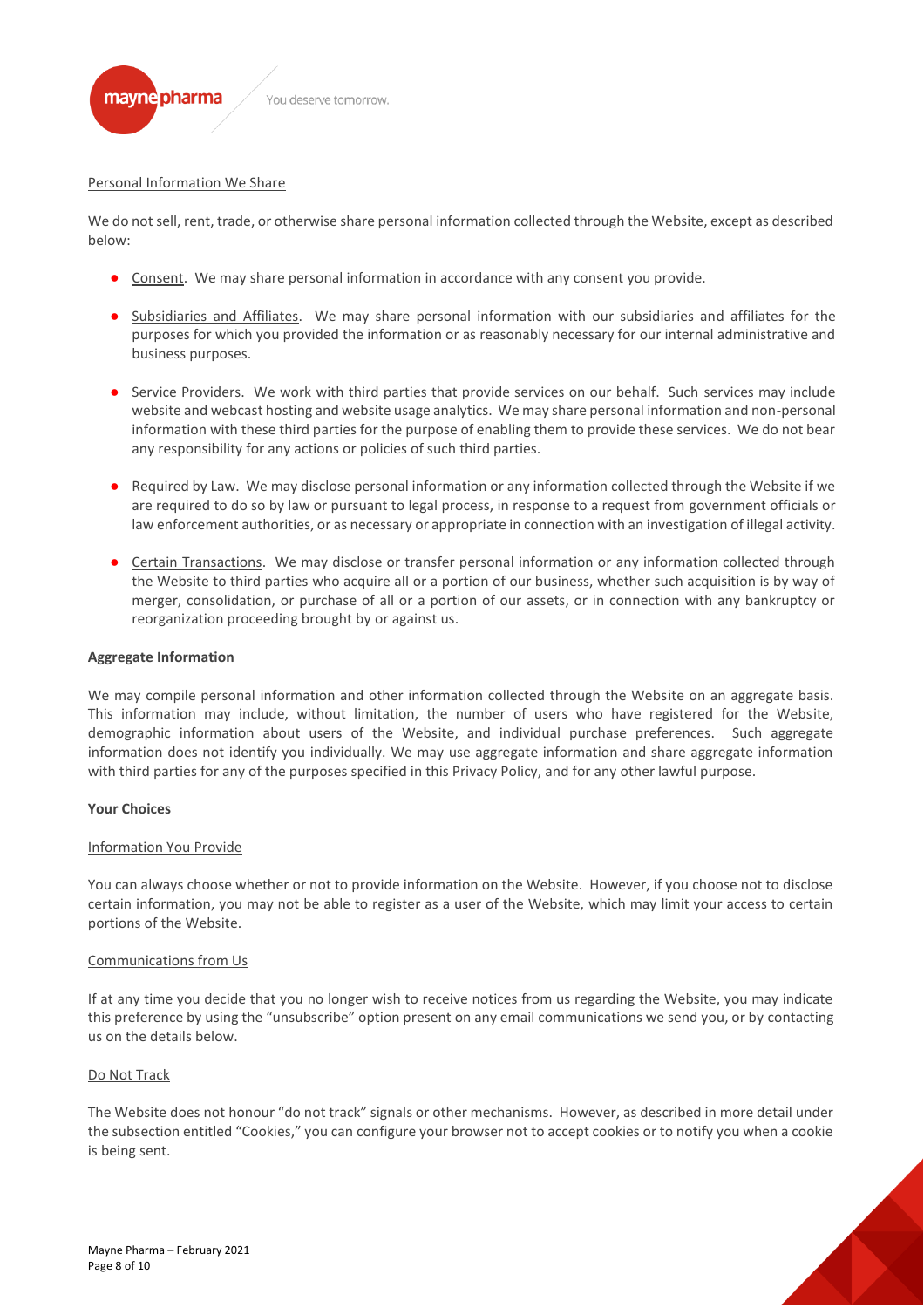

#### **Information Storage and Security**

We employ reasonable security precautions to help protect against the loss, misuse, and alteration of personal information provided on or through the Website. These security measures include Secure Socket Layer (SSL) technology data transmission. However, no method of transmitting or storing data is completely secure. As a result, although we strive to protect personal information about you, we cannot guarantee the security of any information you transmit to us through or in connection with the Website. If you have reason to believe that personal information is no longer secure, please notify us immediately by contacting us in accordance with the last section below.

#### **A Special Note about Children**

Children are not eligible to use the Website, and we ask that minors (children under the age of 13) not submit any personal information to us. If you are a minor, you can use the Website only in conjunction with your parents or guardians.

#### **External Links**

The Website may contain links to various websites that we do not control. When you click on one of these links, you will no longer be transacting business through the Website. Third party websites maintain their own privacy policies, and we do not exercise any control over any of the third party websites that may be linked to the Website. If you visit a website that is linked to the Website, you should consult that website's privacy policy before providing any personal information. Please be aware that we are not responsible for the privacy practices of such other websites, and we are not liable for their misuse of personal information about you.

# **PART C – Complaints and questions**

If anyone believes that Mayne Pharma may have breached their privacy rights in any way or wishes to discuss any issues about this Privacy Policy should contact us on the details below.

We may need you to put your complaint in writing and verify your identity. We will provide written acknowledgement of your complaint and will conduct an investigation. We will aim to complete the investigation within 30 days of the complaint and will advise you of the outcome accordingly.

If you are not satisfied that we have resolved your complaint then you may complain to the Office of the Australian Information Commissioner (OAIC) on telephone number **1300 363 992** (from within Australia), or visiting the OAIC website at <http://www.oaic.gov.au/,> or in writing to:

**OAIC GPO Box 5218 Sydney NSW 1042**

If you would like more information about privacy in general, please refer to the OAIC's website at http://www.oaic.gov.au/

#### **Availability and Changes to this Privacy Policy**

This Privacy Policy will be available on our website and can be provided on request by contacting us on the details below.

From time to time we may need to update this Privacy Policy to reflect changes to our privacy practices or obligations. We may notify changes to this Privacy Policy by posting an amended version on our website at [http://www.maynepharma.com](http://www.maynepharma.com/) and the changes will take effect at this time. We will post a notice on this Website to advise you of any significant changes to this Privacy Policy and indicate via the "Last Updated" legend below when it